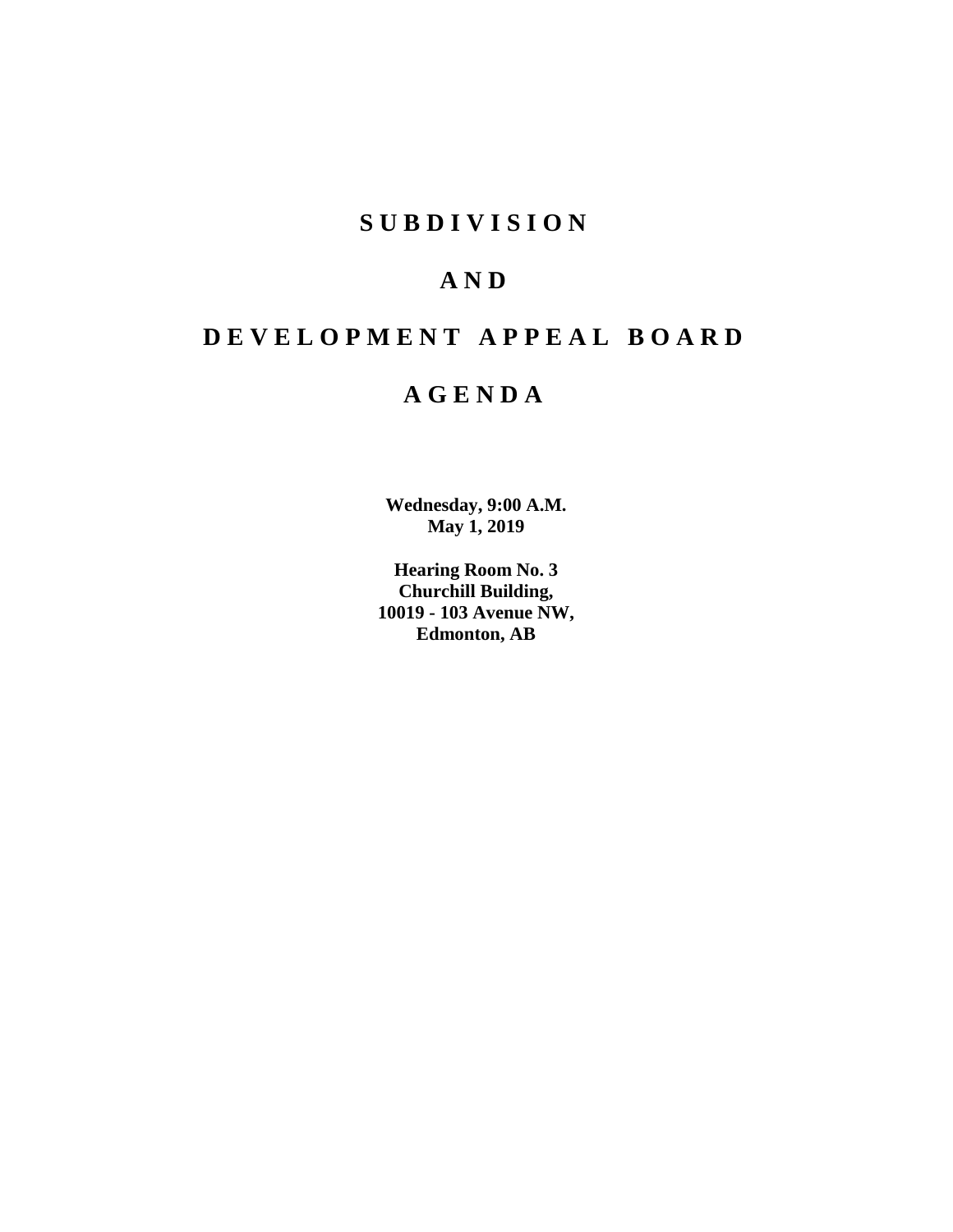## **SUBDIVISION AND DEVELOPMENT APPEAL BOARD HEARING ROOM NO. 3**

|              | 9:00 A.M.    | $SDAB-D-19-061$ | Construct exterior alterations to a Semi<br>Detached Housing (increase in Height)                                             |
|--------------|--------------|-----------------|-------------------------------------------------------------------------------------------------------------------------------|
|              |              |                 | 7734 / 7736 - 80 Avenue NW<br>Project No.: 302345691-001                                                                      |
| $\mathbf{H}$ | $10:30$ A.M. | $SDAB-D-19-062$ | Construct an addition to a Single Detached<br>House (breezeway connection to detached<br>Garage)                              |
|              |              |                 | 3915 – Aspen Drive West NW<br>Project No.: 256849571-022                                                                      |
|              |              |                 |                                                                                                                               |
|              | <b>NOTE:</b> |                 | Unless otherwise stated, all references to "Section numbers" refer to<br>the authority under the Edmonton Zoning Bylaw 12800. |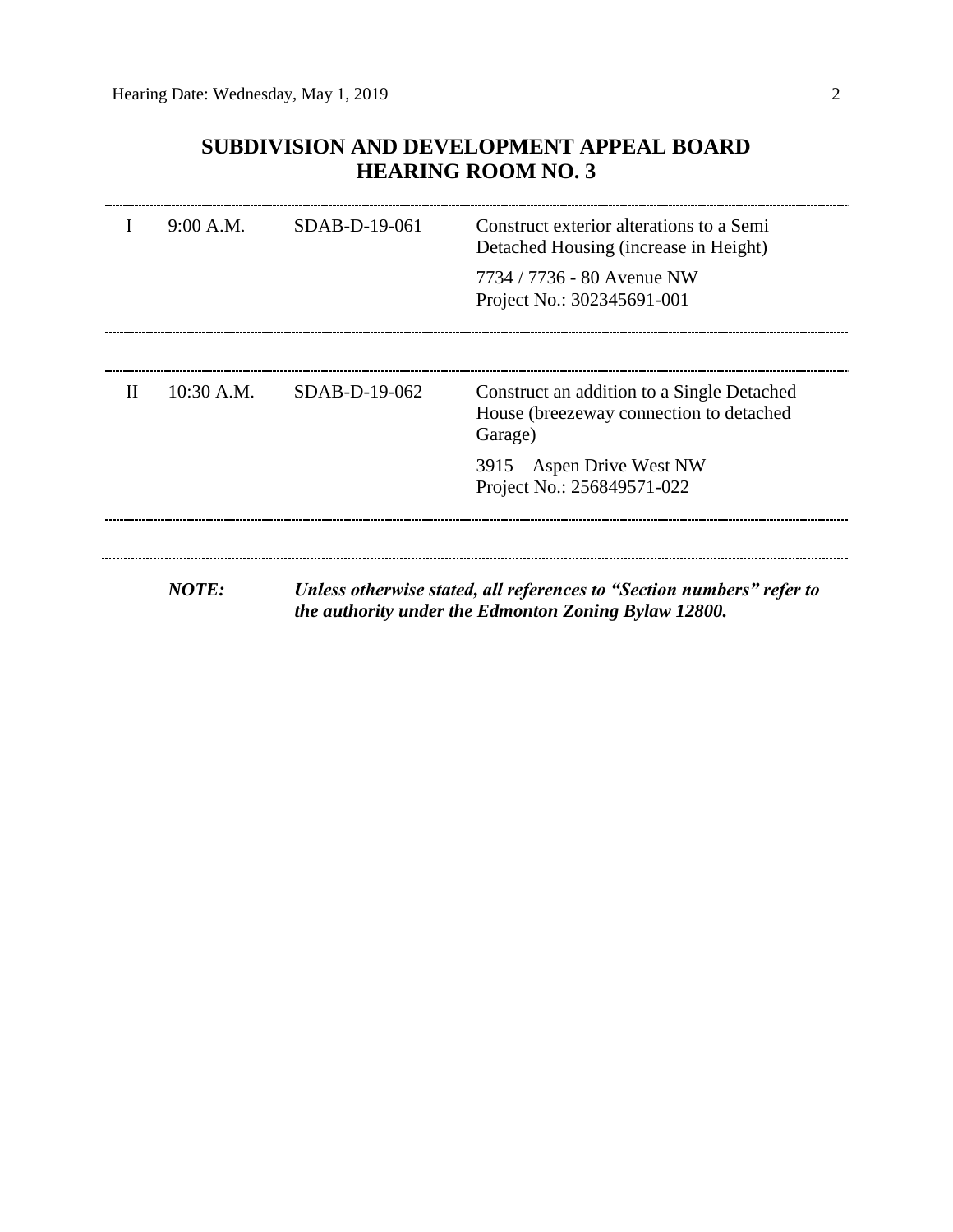| ITEM I: 9:00 A.M. |                                                        | FILE: SDAB-D-19-061                                                               |
|-------------------|--------------------------------------------------------|-----------------------------------------------------------------------------------|
|                   | AN APPEAL FROM THE DECISION OF THE DEVELOPMENT OFFICER |                                                                                   |
|                   | <b>APPELLANT:</b>                                      |                                                                                   |
|                   | <b>APPLICATION NO.:</b>                                | 302345691-001                                                                     |
|                   | <b>APPLICATION TO:</b>                                 | Construct exterior alterations to a Semi<br>Detached Housing (increase in Height) |
|                   | <b>DECISION OF THE</b><br>DEVELOPMENT AUTHORITY:       | Refused                                                                           |
|                   | <b>DECISION DATE:</b>                                  | March 28, 2019                                                                    |
|                   | <b>DATE OF APPEAL:</b>                                 | April 4, 2019                                                                     |
|                   | MUNICIPAL DESCRIPTION<br>OF SUBJECT PROPERTY:          | 7734 / 7736 - 80 Avenue NW                                                        |
|                   | <b>LEGAL DESCRIPTION:</b>                              | Plan 1822210 Blk 52 Lot 10A and Lot<br>10B                                        |
|                   | ZONE:                                                  | (RF3) Small Scale Infill Development<br>Zone                                      |
|                   | <b>OVERLAY:</b>                                        | Mature Neighbourhood Overlay                                                      |
|                   | STATUTORY PLAN:                                        | N/A                                                                               |
|                   |                                                        |                                                                                   |

### *Grounds for Appeal*

The Appellant provided the following reasons for appealing the decision of the Development Authority:

The City of Edmonton Development Authority refused the Development Permit application to increase the height of existing Semi Detached Housing.

The variances requested are minor in nature with the relaxation for height at approximately 4.3% and the relaxation for the roof ridge line approximately 1.9%. These relaxations are minor and well within the 10% typically considered by the Development Authority. The Semi Detached dwellings are constructed and reducing the height will cause considerable hardship.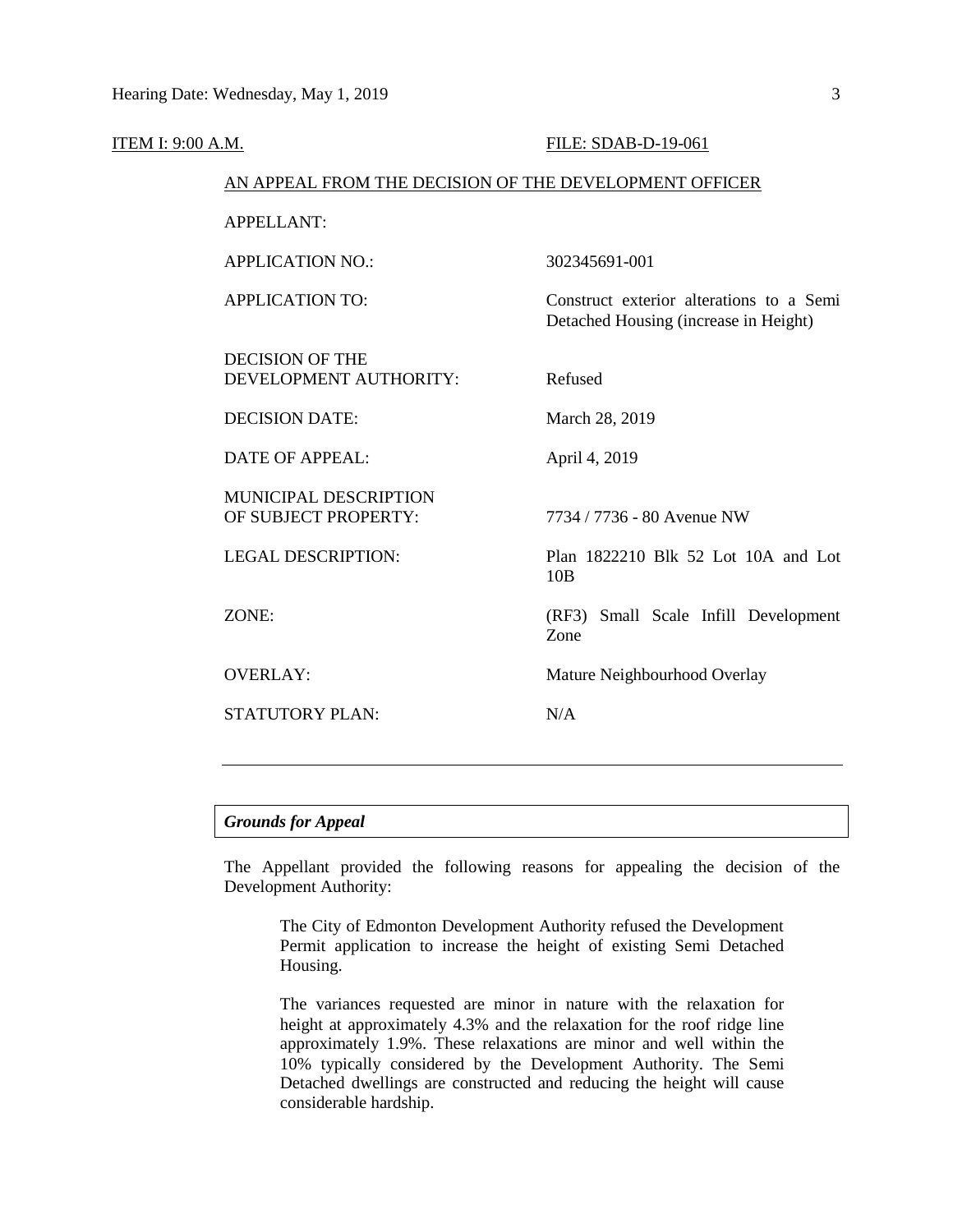In our opinion, the Development Authority failed to properly apply section 11.3 of the Land Use Bylaw when it refused the Development Permit as there is no evidence to suggest the proposed increase in height will negatively affect the use, enjoyment or value of neighbouring properties.

Additional information in support of the appeal will be provided at the hearing.

### *General Matters*

### **Appeal Information:**

The *Municipal Government Act*, RSA 2000, c M-26 states the following:

### **Grounds for Appeal**

**685(1)** If a development authority

- (a) fails or refuses to issue a development permit to a person,
- (b) issues a development permit subject to conditions, or
- (c) issues an order under section 645,

the person applying for the permit or affected by the order under section 645 may appeal to the subdivision and development appeal board.

### **Appeals**

**686(1)** A development appeal to a subdivision and development appeal board is commenced by filing a notice of the appeal, containing reasons, with the board,

- (a) in the case of an appeal made by a person referred to in section 685(1)
	- (i) with respect to an application for a development permit,
		- (A) within 21 days after the date on which the written decision is given under section 642, […]

### **Hearing and Decision**

**687(3)** In determining an appeal, the subdivision and development appeal board

…

(a.1) must comply with the land use policies;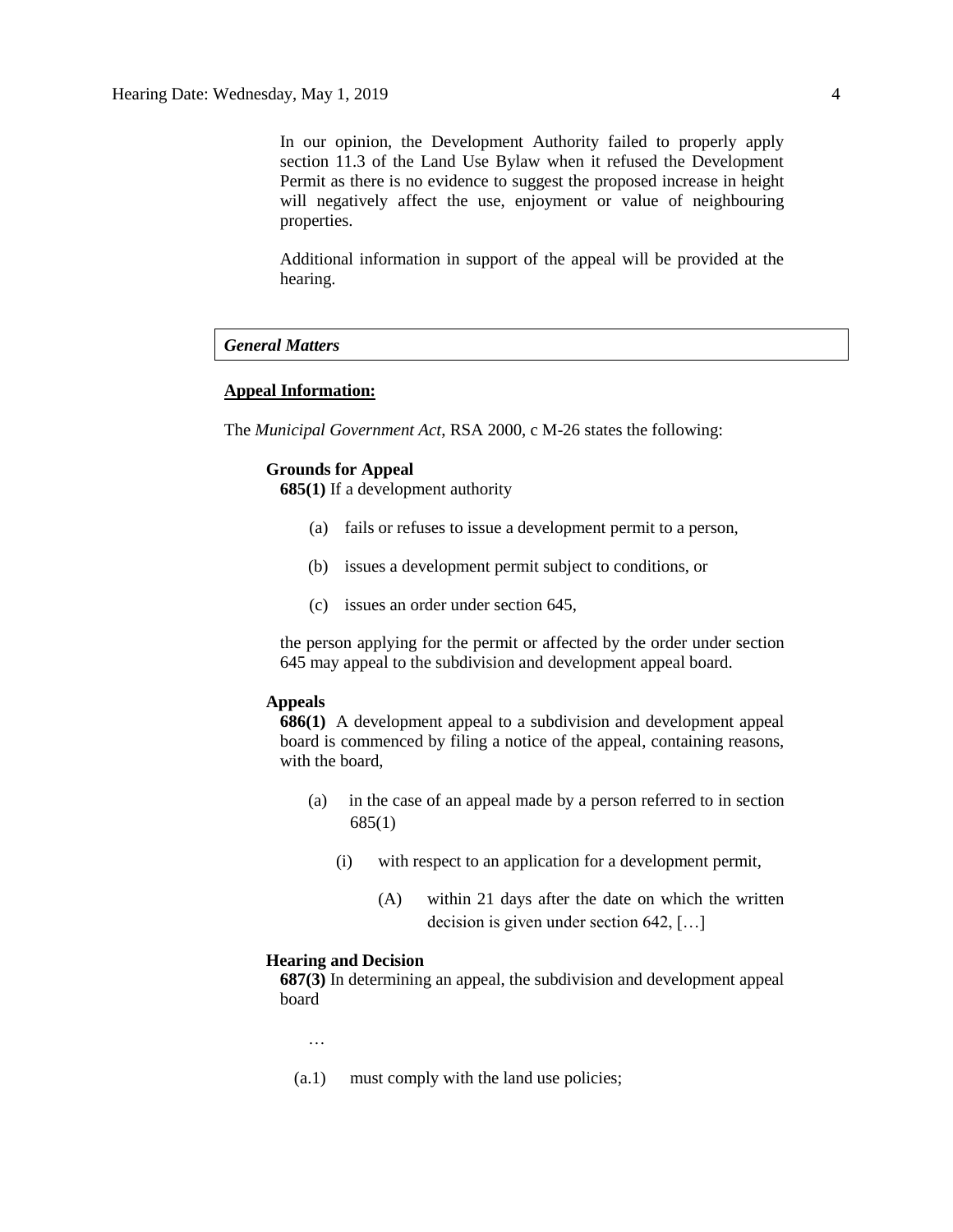- (a.2) subject to section 638, must comply with any applicable statutory plans;
- (a.3) subject to clauses (a.4) and (d), must comply with any land use bylaw in effect;
- (a.4) must comply with the applicable requirements of the regulations under the Gaming, Liquor and Cannabis Act respecting the location of premises described in a cannabis licence and distances between those premises and other premises;
	- …
	- (c) may confirm, revoke or vary the order, decision or development permit or any condition attached to any of them or make or substitute an order, decision or permit of its own;
	- (d) may make an order or decision or issue or confirm the issue of a development permit even though the proposed development does not comply with the land use bylaw if, in its opinion,
		- (i) the proposed development would not
			- (A) unduly interfere with the amenities of the neighbourhood, or
			- (B) materially interfere with or affect the use, enjoyment or value of neighbouring parcels of land,
		- and
		- (ii) the proposed development conforms with the use prescribed for that land or building in the land use bylaw.

### **General Provisions from the** *Edmonton Zoning Bylaw:*

### Under section 140.2(9), **Semi-detached Housing** is a **Permitted Use** in the **(RF3) Small Scale Infill Development Zone**.

Under section 7.2(7), **Semi-detached Housing** means:

development consisting of a building containing two principal Dwellings joined in whole or in part at the side or rear with neither of those Dwellings being placed over another in whole or in part. Each principal Dwelling has separate, individual, and direct access to ground level. This type of development is designed and constructed as two Dwellings at the time of initial construction of the building.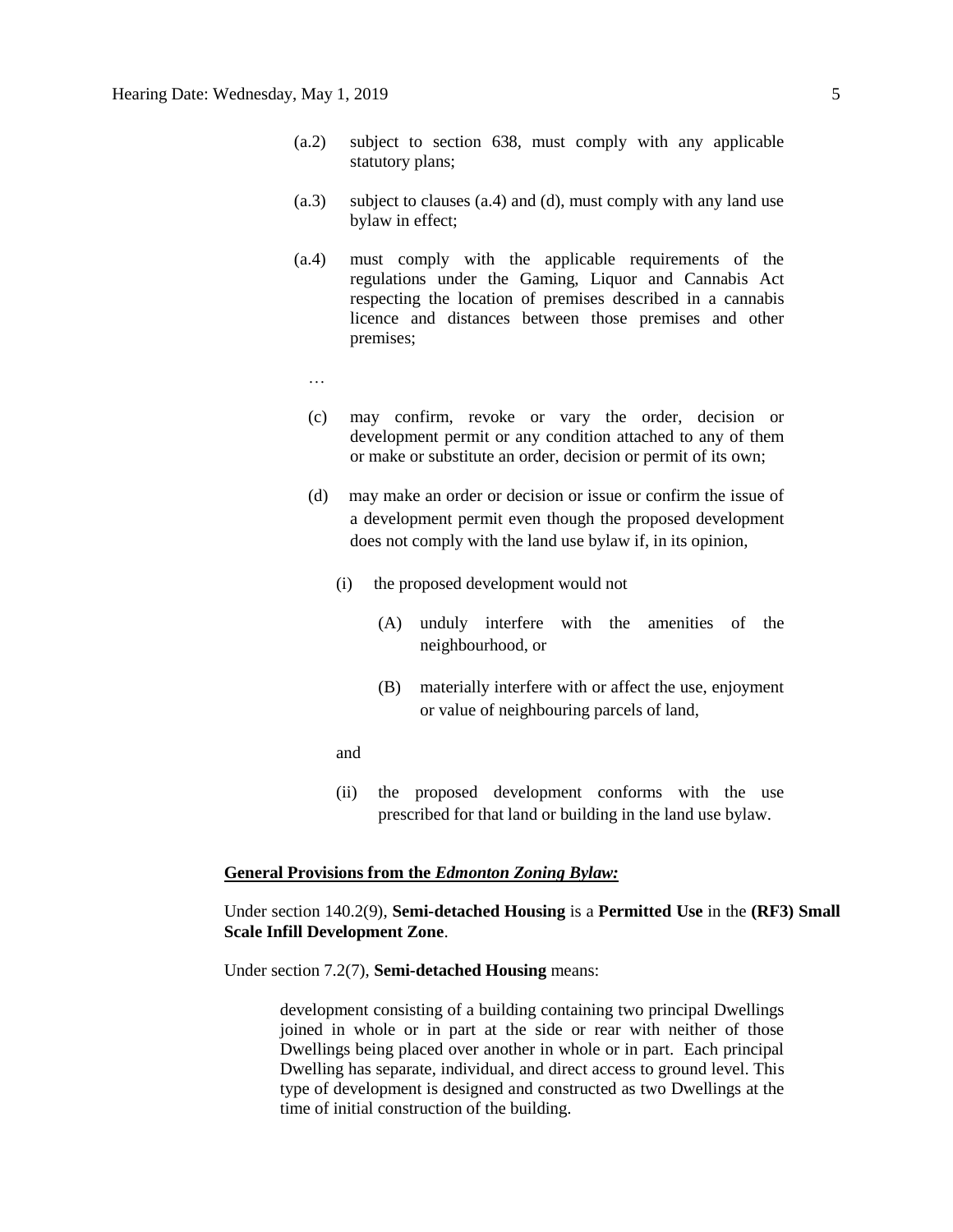This Use does not include Duplexes.

### Section 140.1 states that the **General Purpose** of the **(RF3) Small Scale Infill Development Zone** is:

to provide for Single Detached Housing and Semi-detached Housing while allowing small-scale conversion and infill redevelopment to buildings containing up to four principal Dwellings under certain conditions, including Secondary Suites and Garden Suites.

Section 814.1 states that the **General Purpose** of the **Mature Neighbourhood Overlay** is:

to regulate residential development in Edmonton's mature residential neighbourhoods, while responding to the context of surrounding development, maintaining the pedestrian-oriented design of the streetscape, and to provide an opportunity for consultation by gathering input from affected parties on the impact of a proposed variance to the Overlay regulations.

#### *Height*

Section 814.3(5) states the maximum Height shall not exceed 8.9 metres.

Section 52.2(c) states where the maximum Height as determined by Section 52.1 is measured to the midpoint, the ridge line of the roof shall not extend more than 1.5 metres above the maximum permitted building Height of the Zone or overlay, or in the case of a Garden Suite the maximum permitted building Height in accordance with Section 87 of this Bylaw.

### **Development Officer's Determination**

**1. Height - The house shall not exceed 8.9m (Section 814.3(5))**

**Maximum Height: 8.9m**

**Proposed exceeds by: 0.4m (9.3m)** [unedited]

**2. Height - The house roof ridge line shall not extend more than 1.5m above the permitted building Height of 8.9m (Section 52.2(c))**

**Maximum ridge height: 10.4m (1.5m + 8.9m)**

**Proposed exceeds by: 0.2m (10.6m)** [unedited]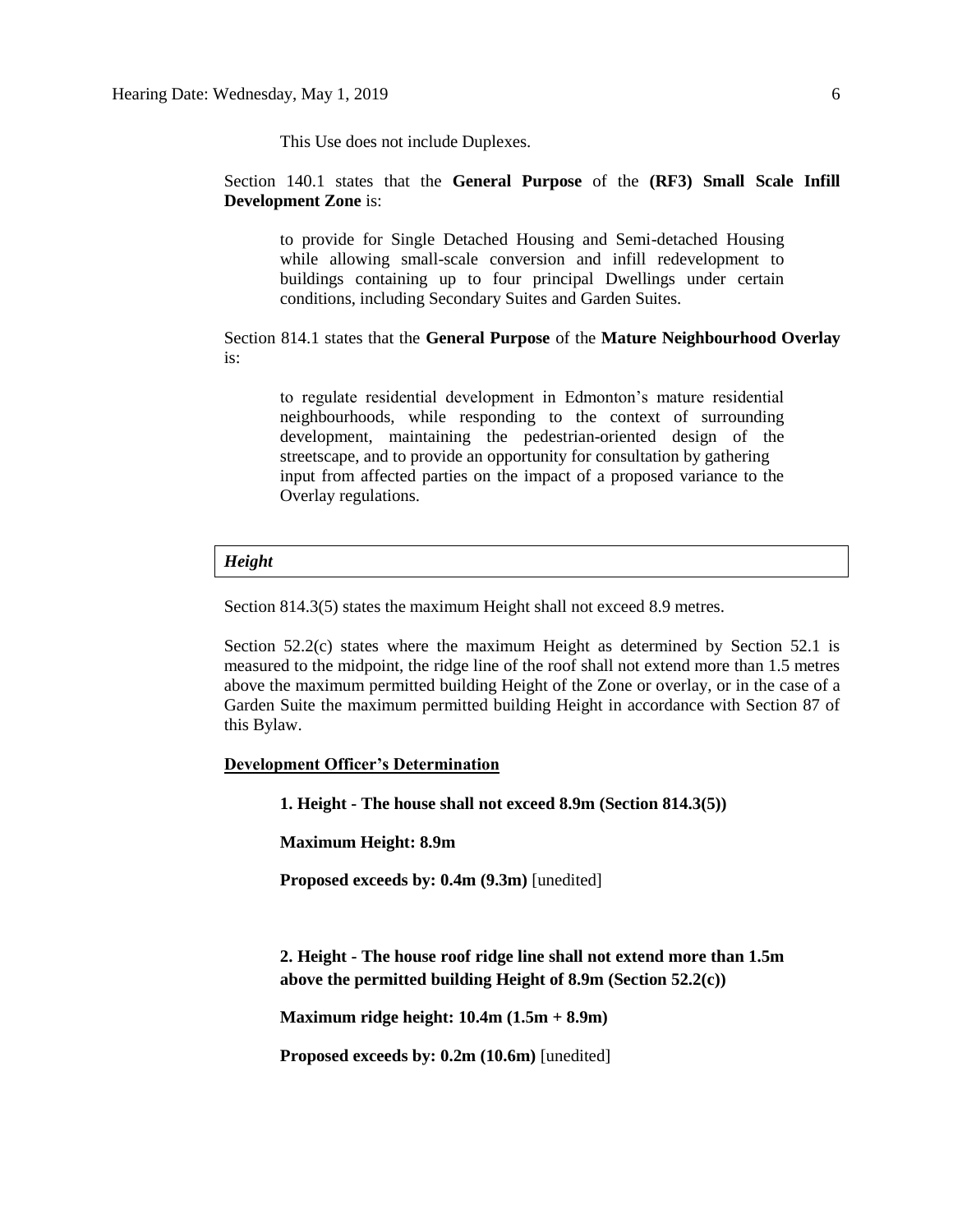*Community Consultation*

Section 814.5(1) states the following with respect to Proposed Variances:

When the Development Officer receives a Development Permit Application for a new principal building, or a new Garden Suite that does not comply with any regulation contained within this Overlay, or receives a Development Permit for alterations to an existing structure that require a variance to Section 814.3(1), 814.3(3), 814.3(5) and 814.3(9) of this Overlay:

- a. the Development Officer shall send notice, to the recipient parties specified in Table 814.5(2), to outline any requested variances to the Overlay and solicit comments directly related to the proposed variance;
- b. the Development Officer shall not render a decision on the Development Permit application until 21 days after notice has been sent, unless the Development Officer receives feedback from the specified affected parties in accordance with Table 814.5(2); and
- c. the Development Officer shall consider any comments directly related to the proposed variance when determining whether to approve the Development Permit Application in accordance with Sections 11.3 and 11.4.

| Tier#  | <b>Recipient Parties</b>                             | <b>Affected Parties</b>      | <b>Regulation of this Overlay</b> |
|--------|------------------------------------------------------|------------------------------|-----------------------------------|
|        |                                                      |                              | to be Varied                      |
| Tier 1 | The municipal address The assessed owners            |                              | $814.3(5)$ - Height               |
|        | and assessed owners of of the land wholly or         |                              |                                   |
|        | the land wholly or                                   | partially<br>located         |                                   |
|        | partially located within a   within a distance of    |                              |                                   |
|        | distance of $60.0$ metres $\vert 60.0$ metres of the |                              |                                   |
|        | of the Site of the Site of the proposed              |                              |                                   |
|        | proposed development                                 | development and the          |                                   |
|        | and the President of                                 | President of each            |                                   |
|        | each                                                 | Community   Community League |                                   |
|        | League                                               |                              |                                   |

Section 814.5(2) states: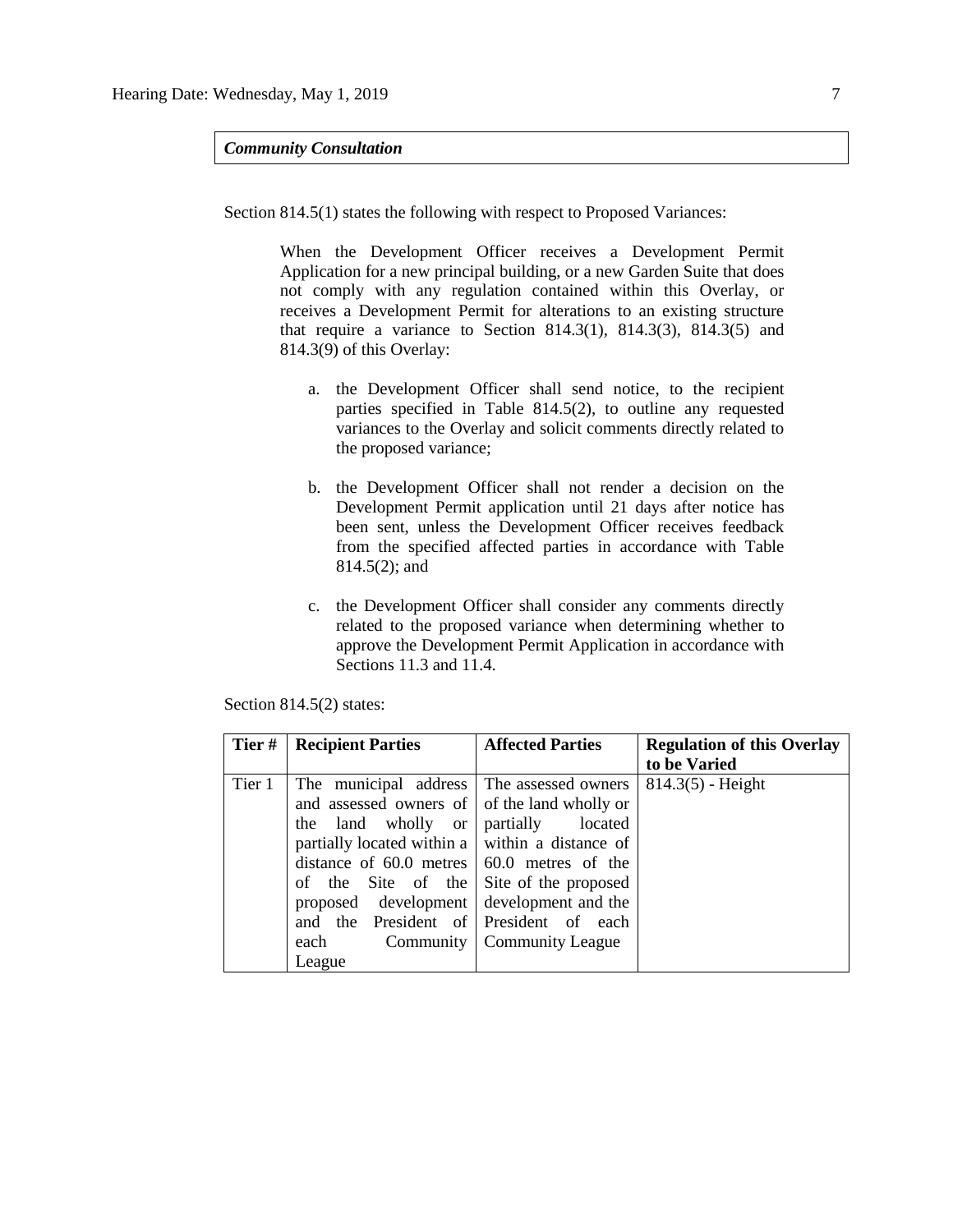### Notice to Applicant/Appellant

Provincial legislation requires that the Subdivision and Development Appeal Board issue its official decision in writing within fifteen days of the conclusion of the hearing.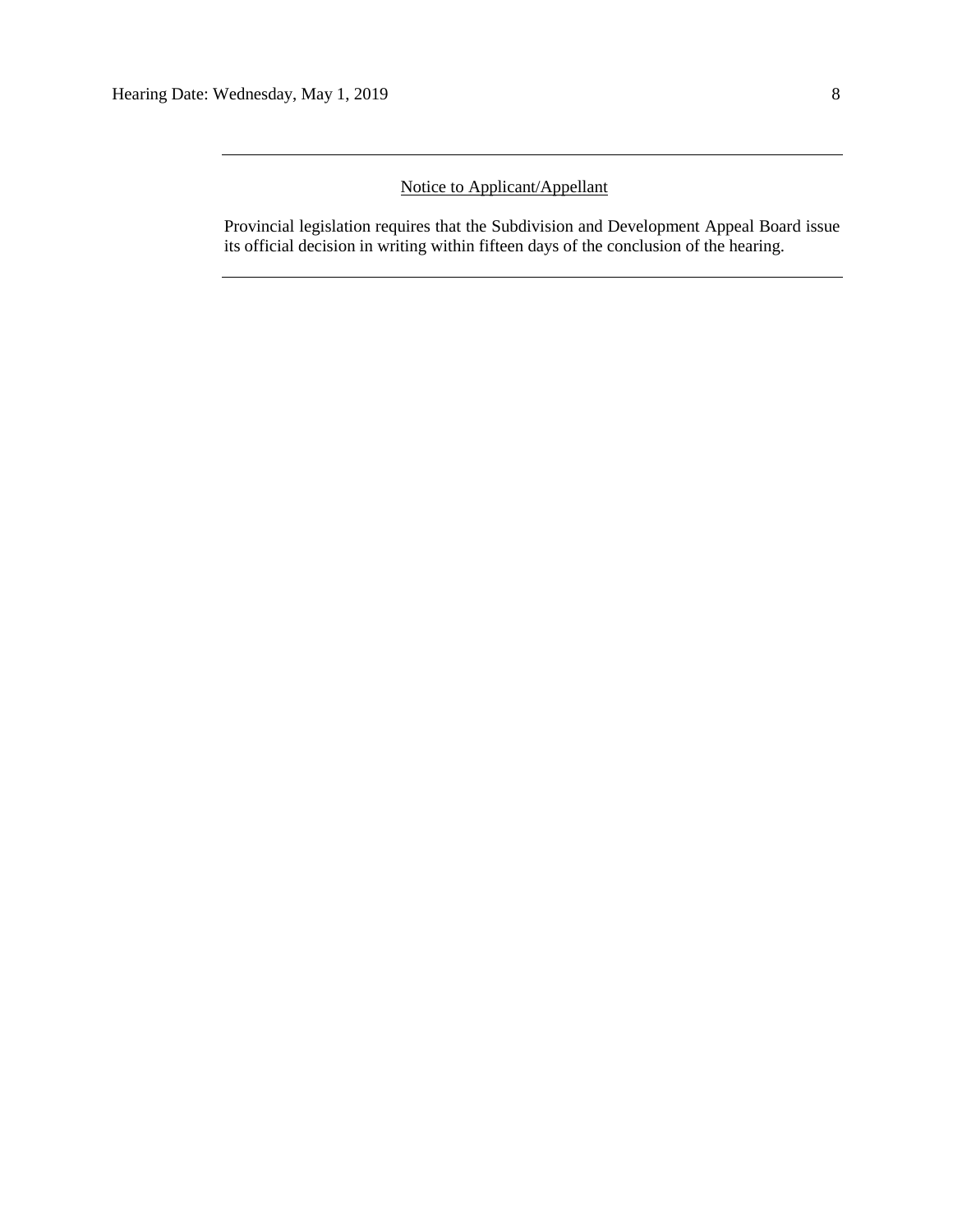| <b>Umonton</b><br><b>Application for</b>                                                                                                                                                                                                                                                                                                                                                                                                                                                                                                                                                                                                                            | Project Number: 302345691-001<br><b>Application Date:</b><br>JAN 11, 2019<br>Printed:<br>March 28, 2019 at 8:24 AM<br>1 of 2<br>Page:<br><b>Addition Permit</b> |  |  |  |
|---------------------------------------------------------------------------------------------------------------------------------------------------------------------------------------------------------------------------------------------------------------------------------------------------------------------------------------------------------------------------------------------------------------------------------------------------------------------------------------------------------------------------------------------------------------------------------------------------------------------------------------------------------------------|-----------------------------------------------------------------------------------------------------------------------------------------------------------------|--|--|--|
| This document is a Development Permit Decision for the development application described below.                                                                                                                                                                                                                                                                                                                                                                                                                                                                                                                                                                     |                                                                                                                                                                 |  |  |  |
| Applicant                                                                                                                                                                                                                                                                                                                                                                                                                                                                                                                                                                                                                                                           |                                                                                                                                                                 |  |  |  |
|                                                                                                                                                                                                                                                                                                                                                                                                                                                                                                                                                                                                                                                                     | Property Address(es) and Legal Description(s)<br>7736 - 80 AVENUE NW                                                                                            |  |  |  |
|                                                                                                                                                                                                                                                                                                                                                                                                                                                                                                                                                                                                                                                                     | Plan 1822210 Blk 52 Lot 10A                                                                                                                                     |  |  |  |
|                                                                                                                                                                                                                                                                                                                                                                                                                                                                                                                                                                                                                                                                     | 7734 - 80 AVENUE NW                                                                                                                                             |  |  |  |
|                                                                                                                                                                                                                                                                                                                                                                                                                                                                                                                                                                                                                                                                     | Plan 1822210 Blk 52 Lot 10B                                                                                                                                     |  |  |  |
|                                                                                                                                                                                                                                                                                                                                                                                                                                                                                                                                                                                                                                                                     | <b>Location(s) of Work</b>                                                                                                                                      |  |  |  |
|                                                                                                                                                                                                                                                                                                                                                                                                                                                                                                                                                                                                                                                                     | Entryway: 7736 - 80 AVENUE NW                                                                                                                                   |  |  |  |
|                                                                                                                                                                                                                                                                                                                                                                                                                                                                                                                                                                                                                                                                     | Building: 7734 - 80 AVENUE NW                                                                                                                                   |  |  |  |
| <b>Scope of Application</b>                                                                                                                                                                                                                                                                                                                                                                                                                                                                                                                                                                                                                                         |                                                                                                                                                                 |  |  |  |
| To construct exterior alterations to a Semi Detached Housing (increase in Height).                                                                                                                                                                                                                                                                                                                                                                                                                                                                                                                                                                                  |                                                                                                                                                                 |  |  |  |
| <b>Permit Details</b>                                                                                                                                                                                                                                                                                                                                                                                                                                                                                                                                                                                                                                               |                                                                                                                                                                 |  |  |  |
| Class Of Permit: Class B                                                                                                                                                                                                                                                                                                                                                                                                                                                                                                                                                                                                                                            | Site Area (sq. m.): 532.72                                                                                                                                      |  |  |  |
| Stat. Plan Overlay/Annex Area: Mature Neighbourhood<br>Overlay                                                                                                                                                                                                                                                                                                                                                                                                                                                                                                                                                                                                      |                                                                                                                                                                 |  |  |  |
| I/We certify that the above noted details are correct.                                                                                                                                                                                                                                                                                                                                                                                                                                                                                                                                                                                                              |                                                                                                                                                                 |  |  |  |
| Applicant signature:                                                                                                                                                                                                                                                                                                                                                                                                                                                                                                                                                                                                                                                |                                                                                                                                                                 |  |  |  |
| <b>Development Application Decision</b><br>Refused<br>Issue Date: Mar 28, 2019 Development Authority: BAUER, KERRY<br><b>Reason for Refusal</b><br>1. Height - The house shall not exceed 8.9m (Section 814.3(5))<br>Maximum Height: 8.9m<br>Proposed exceeds by: 0.4m (9.3m)<br>2. Height - The house roof ridge line shall not extend more than 1.5m above the permitted building Height of 8.9m (Section 52.2(c))<br>Maximum ridge height: $10.4m(1.5m + 8.9m)$<br>Proposed exceeds by: 0.2m (10.6m)<br><b>Rights of Appeal</b><br>The Applicant has the right of appeal within 21 days after the date on which the decision is made, as outlined in Section 683 |                                                                                                                                                                 |  |  |  |
| through 689 of the Municipal Government Act.                                                                                                                                                                                                                                                                                                                                                                                                                                                                                                                                                                                                                        |                                                                                                                                                                 |  |  |  |
| <b>Building Permit Decision</b><br>Refused                                                                                                                                                                                                                                                                                                                                                                                                                                                                                                                                                                                                                          |                                                                                                                                                                 |  |  |  |
| Fees<br><b>Fee Amount</b><br><b>Amount Paid</b>                                                                                                                                                                                                                                                                                                                                                                                                                                                                                                                                                                                                                     | Receipt#<br>Date Paid                                                                                                                                           |  |  |  |
| THIS IS NOT A PERMIT                                                                                                                                                                                                                                                                                                                                                                                                                                                                                                                                                                                                                                                |                                                                                                                                                                 |  |  |  |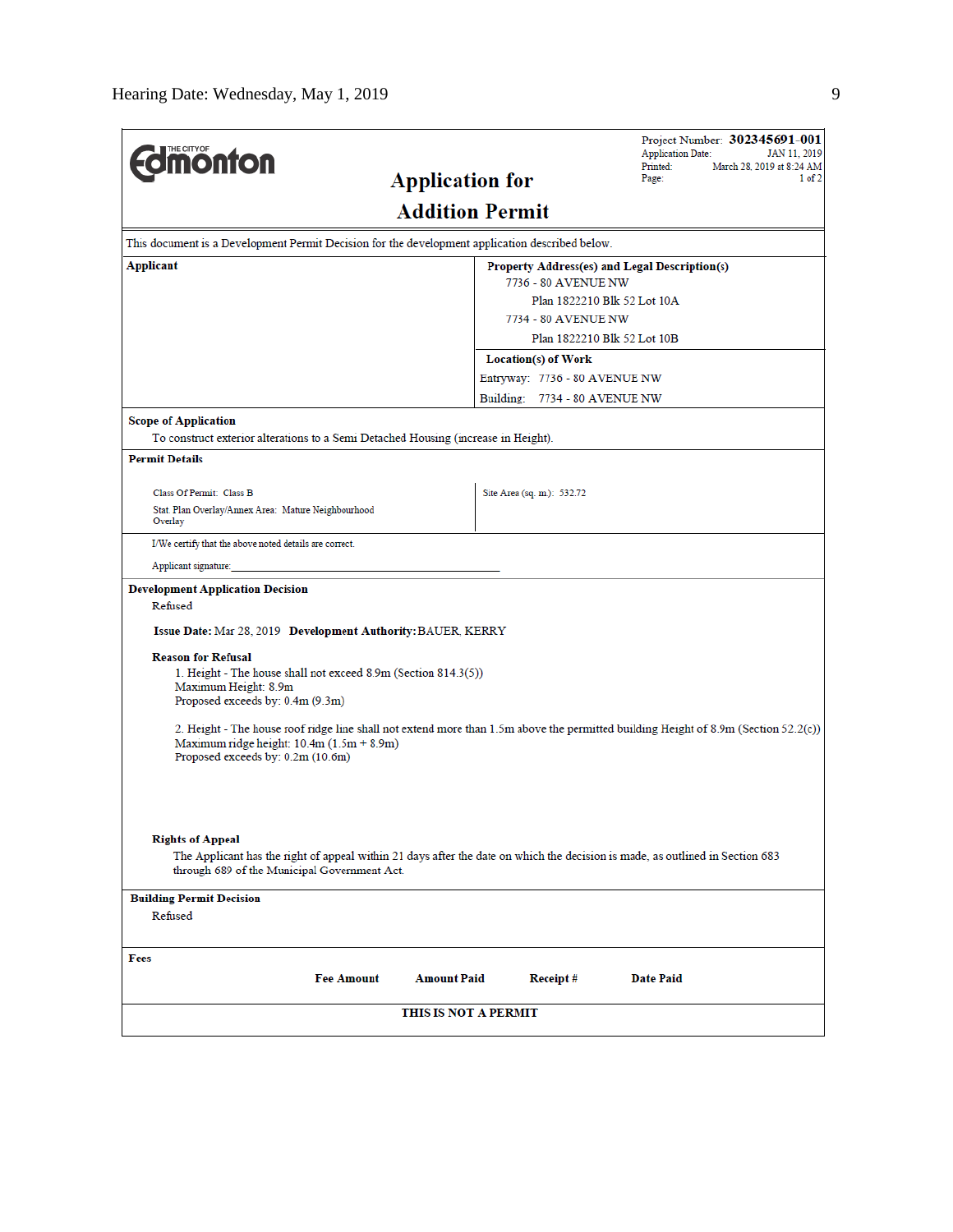| <b>Edinonton</b>                                        |                        |                        |          | <b>Application Date:</b><br>Printed: | Project Number: 302345691-001<br>JAN 11, 2019<br>March 28, 2019 at 8:24 AM |  |
|---------------------------------------------------------|------------------------|------------------------|----------|--------------------------------------|----------------------------------------------------------------------------|--|
|                                                         |                        | <b>Application for</b> |          | Page:                                | $2$ of $2$                                                                 |  |
|                                                         | <b>Addition Permit</b> |                        |          |                                      |                                                                            |  |
| Fees                                                    |                        |                        |          |                                      |                                                                            |  |
|                                                         | <b>Fee Amount</b>      | <b>Amount Paid</b>     | Receipt# | <b>Date Paid</b>                     |                                                                            |  |
| Development Application Fee<br><b>Total GST Amount:</b> | \$425.00               | \$425.00               | 05585378 | Jan 11, 2019                         |                                                                            |  |
| Totals for Permit:                                      | \$0.00<br>\$425.00     | \$425.00               |          |                                      |                                                                            |  |
|                                                         |                        |                        |          |                                      |                                                                            |  |
|                                                         |                        |                        |          |                                      |                                                                            |  |
|                                                         | THIS IS NOT A PERMIT   |                        |          |                                      |                                                                            |  |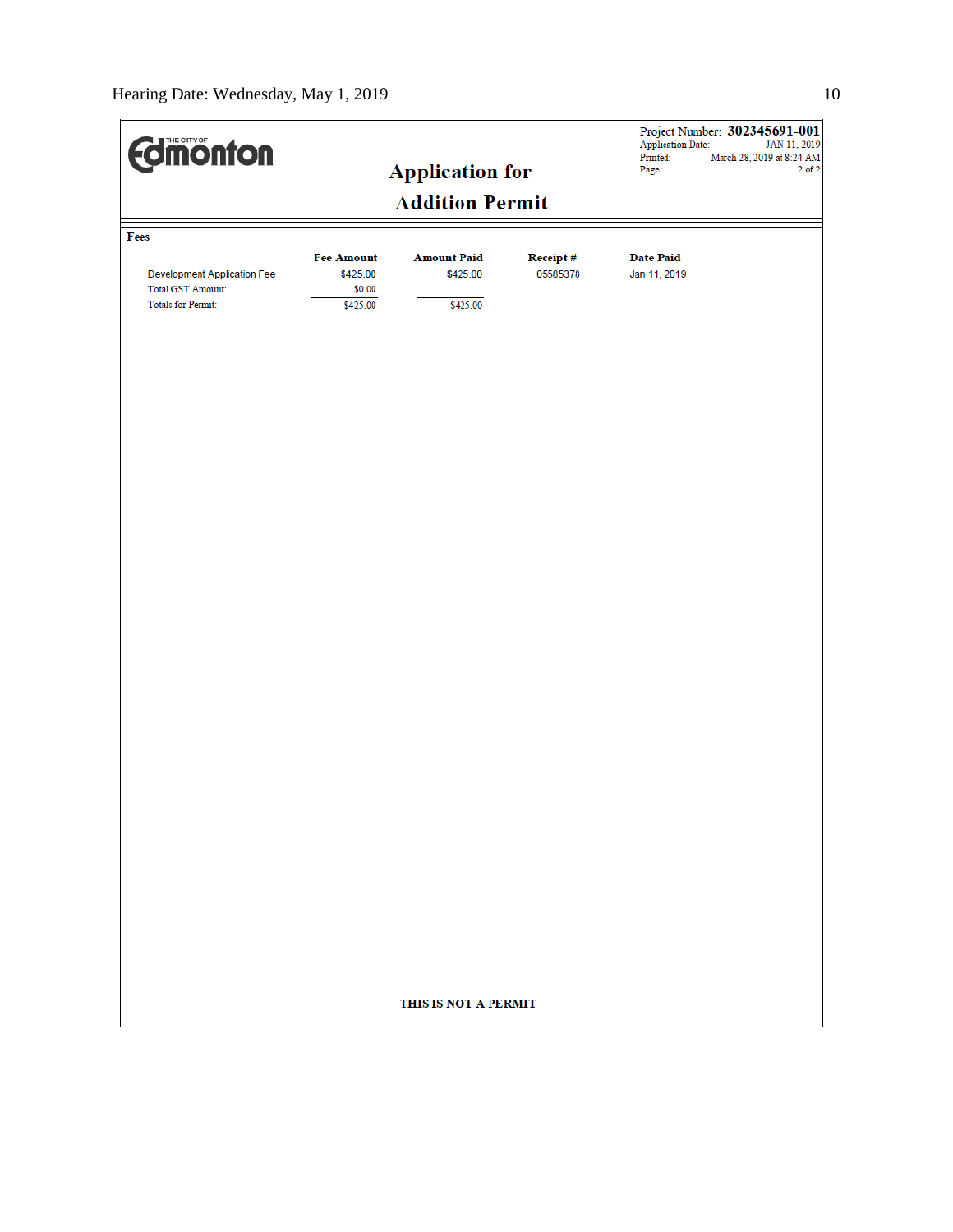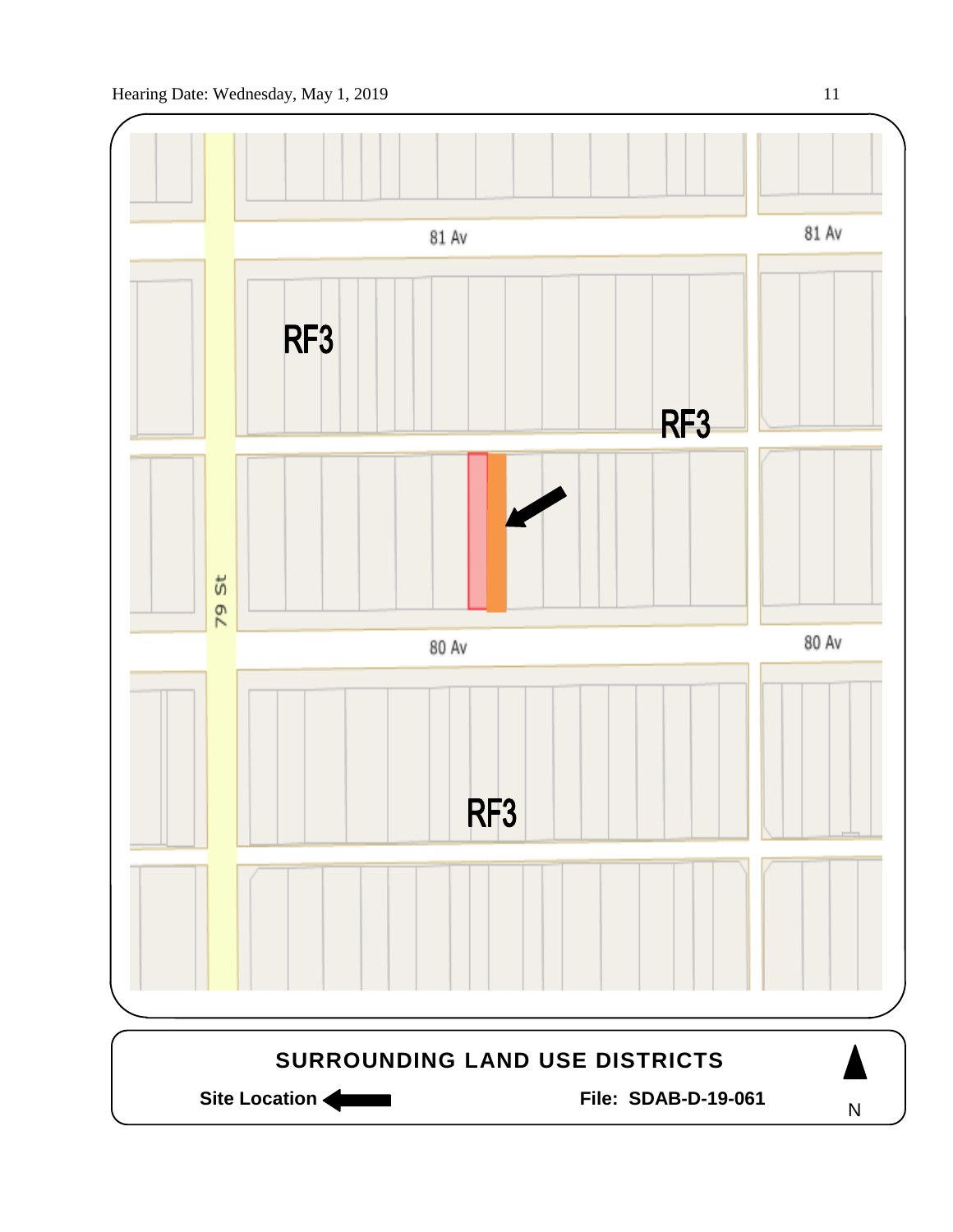| <b>ITEM II: 10:30 A.M.</b>                             |                                                      | FILE: SDAB-D-19-062                                                                              |
|--------------------------------------------------------|------------------------------------------------------|--------------------------------------------------------------------------------------------------|
| AN APPEAL FROM THE DECISION OF THE DEVELOPMENT OFFICER |                                                      |                                                                                                  |
|                                                        | <b>APPELLANT:</b>                                    |                                                                                                  |
|                                                        | <b>APPLICATION NO.:</b>                              | 256849571-022                                                                                    |
|                                                        | <b>APPLICATION TO:</b>                               | Construct an addition to a Single Detached<br>House (breezeway connection to detached<br>Garage) |
|                                                        | <b>DECISION OF THE</b><br>DEVELOPMENT AUTHORITY:     | Refused                                                                                          |
|                                                        | <b>DECISION DATE:</b>                                | March 28, 2019                                                                                   |
|                                                        | <b>DATE OF APPEAL:</b>                               | April 9, 2019                                                                                    |
|                                                        | <b>MUNICIPAL DESCRIPTION</b><br>OF SUBJECT PROPERTY: | 3915 – Aspen Drive West NW                                                                       |
|                                                        | <b>LEGAL DESCRIPTION:</b>                            | Plan 6773MC Blk 14 Lot 21                                                                        |
|                                                        | ZONE:                                                | (RF1) Single Detached Residential Zone                                                           |
|                                                        | <b>OVERLAY:</b>                                      | Mature Neighbourhood Overlay                                                                     |
|                                                        | <b>STATUTORY PLAN:</b>                               | N/A                                                                                              |
|                                                        |                                                      |                                                                                                  |

### *Grounds for Appeal*

The Appellant provided the following reasons for appealing the decision of the Development Authority:

The existing property has an existing house permit and garage permit. The proposed 10 foot addition was refused because it links the house and garage together, thereby exceeding the rear 40% rear yard.

We offer that this minor addition is in keeping with the characteristics of the neighborhood and does not materially affect the use or enjoyment of the neighboring properties, We can provide sun shadow studies, letters of support from neighbors and a number of aesthetic options to highlight this.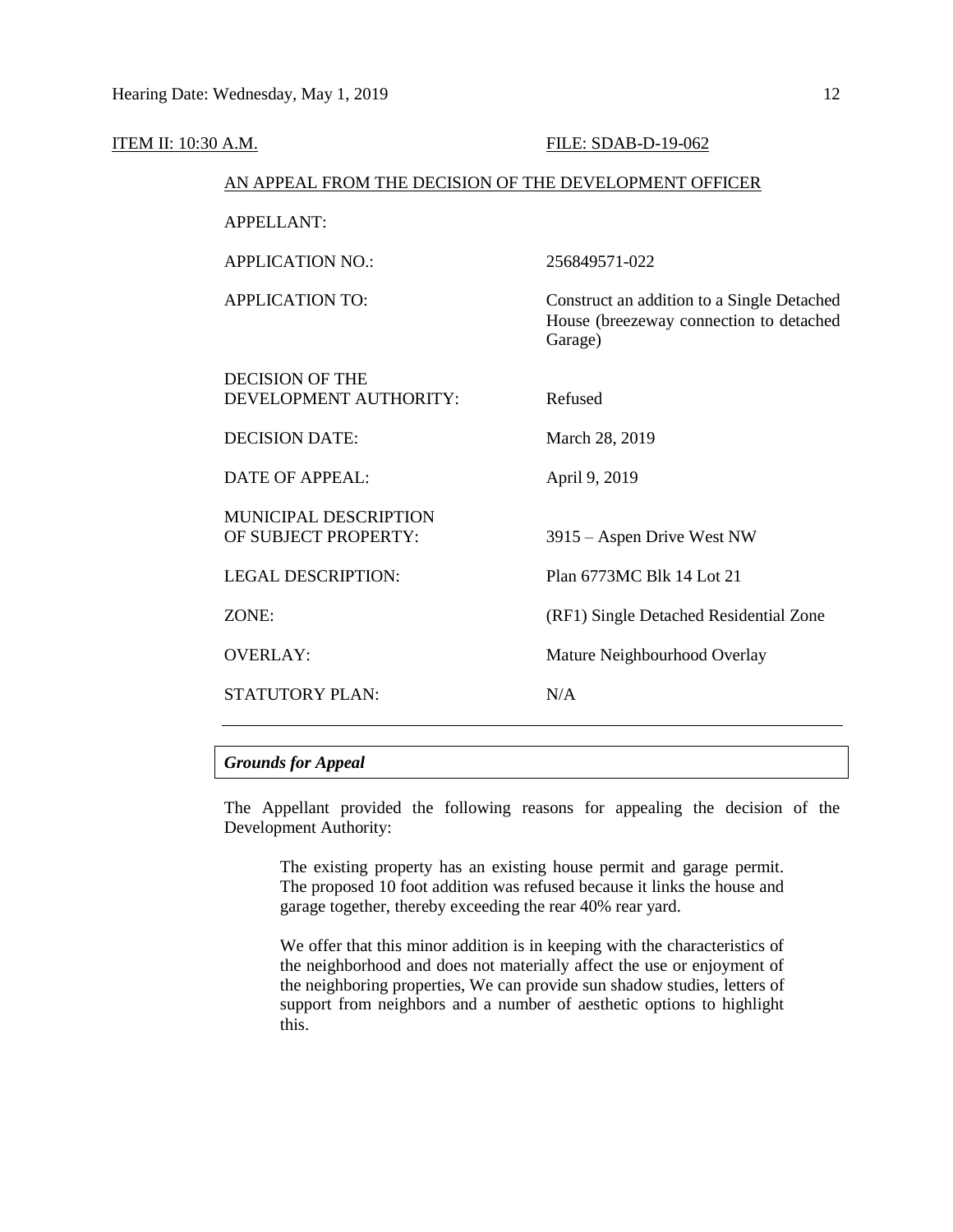### *General Matters*

### **Appeal Information:**

The *Municipal Government Act*, RSA 2000, c M-26 states the following:

### **Grounds for Appeal**

**685(1)** If a development authority

- (a) fails or refuses to issue a development permit to a person,
- (b) issues a development permit subject to conditions, or
- (c) issues an order under section 645,

the person applying for the permit or affected by the order under section 645 may appeal to the subdivision and development appeal board.

### **Appeals**

**686(1)** A development appeal to a subdivision and development appeal board is commenced by filing a notice of the appeal, containing reasons, with the board,

- (a) in the case of an appeal made by a person referred to in section 685(1)
	- (i) with respect to an application for a development permit,
		- (A) within 21 days after the date on which the written decision is given under section 642, […]

#### **Hearing and Decision**

**687(3)** In determining an appeal, the subdivision and development appeal board

…

- (a.1) must comply with the land use policies;
- (a.2) subject to section 638, must comply with any applicable statutory plans;
- (a.3) subject to clauses (a.4) and (d), must comply with any land use bylaw in effect;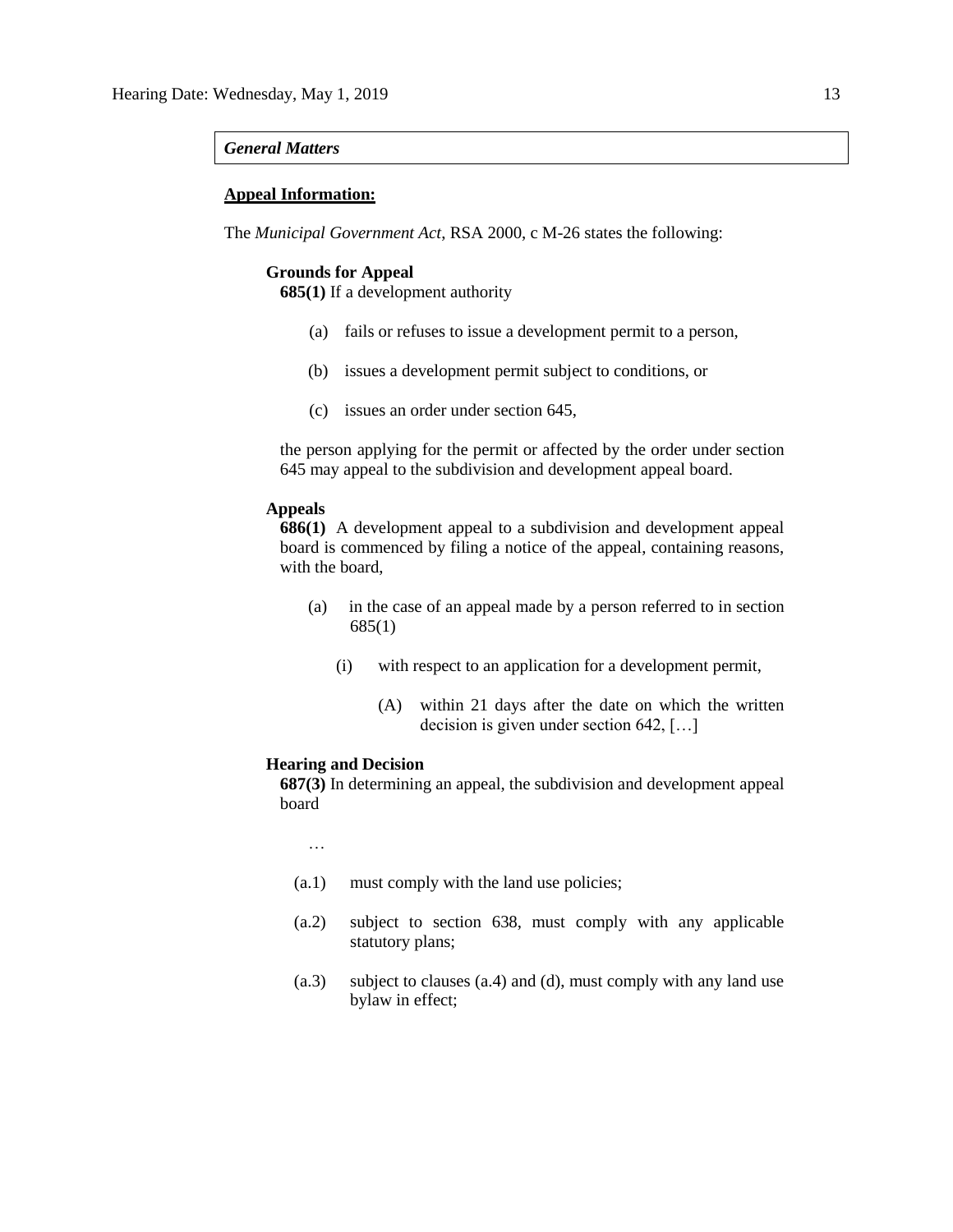- (a.4) must comply with the applicable requirements of the regulations under the Gaming, Liquor and Cannabis Act respecting the location of premises described in a cannabis licence and distances between those premises and other premises;
	- …
	- (c) may confirm, revoke or vary the order, decision or development permit or any condition attached to any of them or make or substitute an order, decision or permit of its own;
	- (d) may make an order or decision or issue or confirm the issue of a development permit even though the proposed development does not comply with the land use bylaw if, in its opinion,
		- (i) the proposed development would not
			- (A) unduly interfere with the amenities of the neighbourhood, or
			- (B) materially interfere with or affect the use, enjoyment or value of neighbouring parcels of land,

and

(ii) the proposed development conforms with the use prescribed for that land or building in the land use bylaw.

### **General Provisions from the** *Edmonton Zoning Bylaw:*

Under section 110.2(7), **Single Detached Housing** is a **Permitted Use** in the **(RF1) Single Detached Residential Zone**.

Under section 7.2(8), **Single Detached Housing** means:

development consisting of a building containing one principal Dwelling which is separate from any other principal Dwelling or building. This Use includes Mobile Homes which conform to Section 78 of this Bylaw.

Section 110.1 states that the **General Purpose** of the **(RF1) Single Detached Residential Zone** is to:

provide for Single Detached Housing while allowing other forms of small scale housing in the form of Secondary Suites, Garden Suites, Semi-detached Housing and Duplex Housing.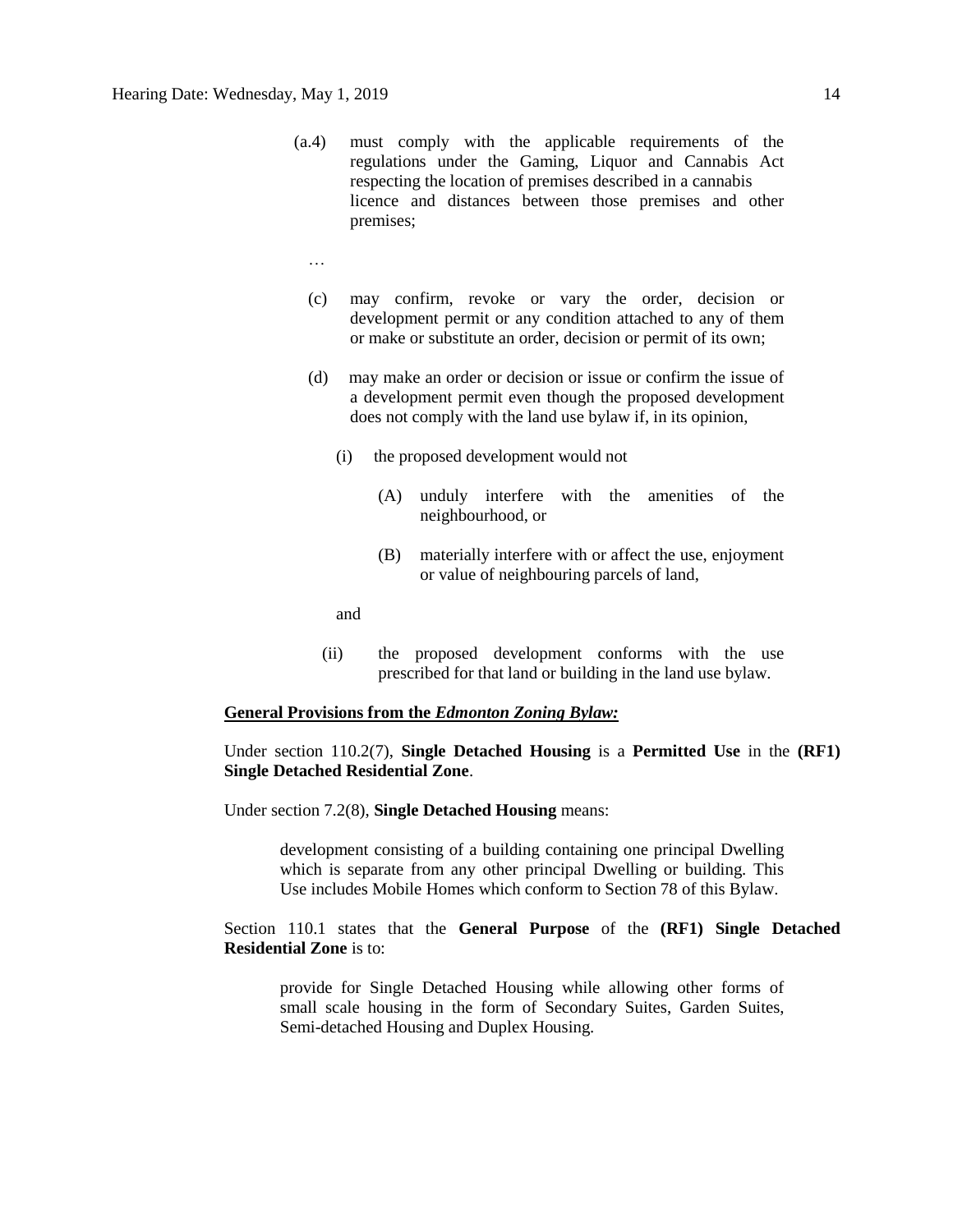Section 814.1 states that the **General Purpose** of the **Mature Neighbourhood Overlay** is:

to regulate residential development in Edmonton's mature residential neighbourhoods, while responding to the context of surrounding development, maintaining the pedestrian-oriented design of the streetscape, and to provide an opportunity for consultation by gathering input from affected parties on the impact of a proposed variance to the Overlay regulations.

### *Rear Attached Garage*

Section 814.3(19) states "Rear attached Garages shall not be allowed."

Under section 6.1, **Garage** means "an Accessory building, or part of a principal building designed and used primarily for the storage of motor vehicles and includes a carport."

### **Development Officer's Determination**

**1. Attached Garage - The rear garage is attached, instead of detached (Section 814.3.19).** [unedited]

### *Rear Setback*

Section 814.3(4) states "The minimum Rear Setback shall be 40% of Site Depth."

Under section 6.1, **Rear Setback** means:

the distance that a development or a specified portion of it, must be set back from a Rear Lot Line. A Rear Setback is not a Rear Yard, Amenity Space or Separation Space.

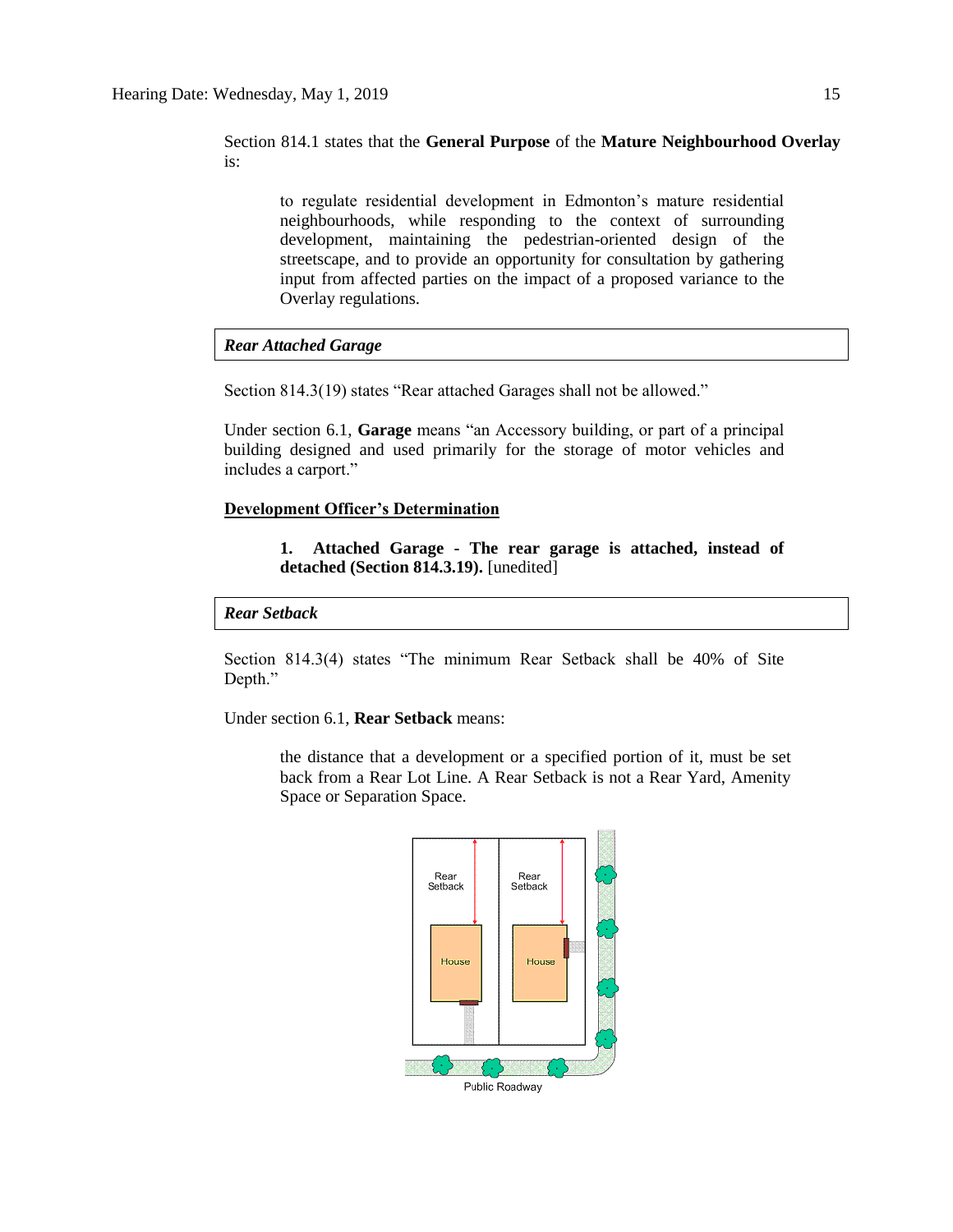### **Development Officer's Determination**

**2. Reduced Rear Setback - The distance from the House to the rear property line is 1.78m (5% of site depth) instead of 14.66m (40% of site depth) (Section 814.3.4).** [unedited]

### *Community Consultation*

Section 814.5(1) states the following with respect to Proposed Variances:

When the Development Officer receives a Development Permit Application for a new principal building, or a new Garden Suite that does not comply with any regulation contained within this Overlay, or receives a Development Permit for alterations to an existing structure that require a variance to Section 814.3(1), 814.3(3), 814.3(5) and 814.3(9) of this Overlay:

- a. the Development Officer shall send notice, to the recipient parties specified in Table 814.5(2), to outline any requested variances to the Overlay and solicit comments directly related to the proposed variance;
- b. the Development Officer shall not render a decision on the Development Permit application until 21 days after notice has been sent, unless the Development Officer receives feedback from the specified affected parties in accordance with Table 814.5(2); and
- c. the Development Officer shall consider any comments directly related to the proposed variance when determining whether to approve the Development Permit Application in accordance with Sections 11.3 and 11.4.

Section 814.5(2) states:

| Tier # | <b>Recipient Parties</b>                                                                                                                                                                                                                                                                                                               | <b>Affected Parties</b> | <b>Regulation of this Overlay</b>                                  |
|--------|----------------------------------------------------------------------------------------------------------------------------------------------------------------------------------------------------------------------------------------------------------------------------------------------------------------------------------------|-------------------------|--------------------------------------------------------------------|
|        |                                                                                                                                                                                                                                                                                                                                        |                         | to be Varied                                                       |
| Tier 2 | The municipal address The assessed owners<br>and assessed owners of of the land Abutting<br>the land Abutting the the Site and directly<br>Site, directly adjacent adjacent across a<br>across a Lane from the   Lane from the Site<br>Site of the proposed of the proposed<br>development and the development<br>President of<br>each |                         | $814.3(4)$ – Rear Setback<br>$814.3(19)$ – Rear Attached<br>Garage |
|        | <b>Community League</b>                                                                                                                                                                                                                                                                                                                |                         |                                                                    |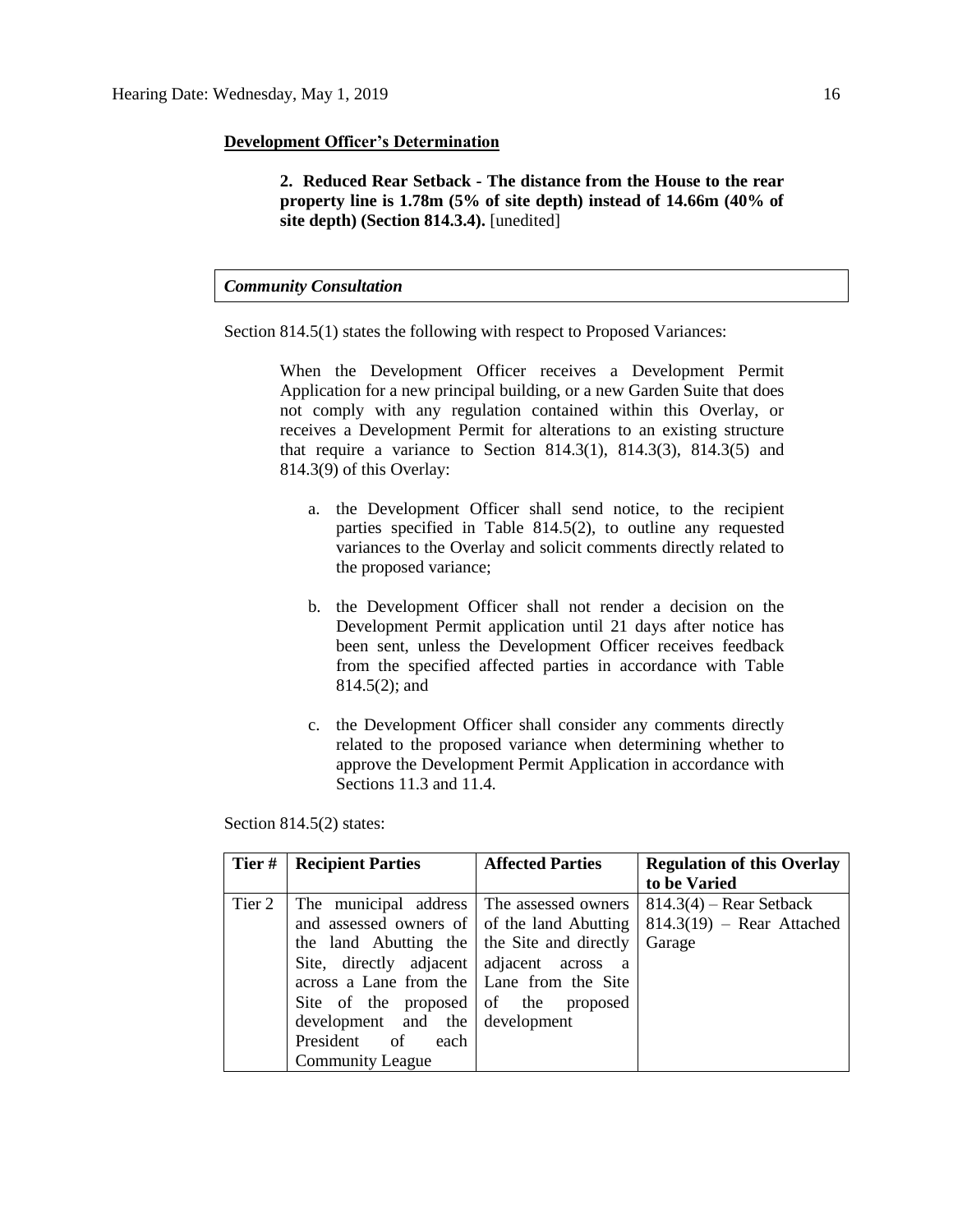### Notice to Applicant/Appellant

Provincial legislation requires that the Subdivision and Development Appeal Board issue its official decision in writing within fifteen days of the conclusion of the hearing.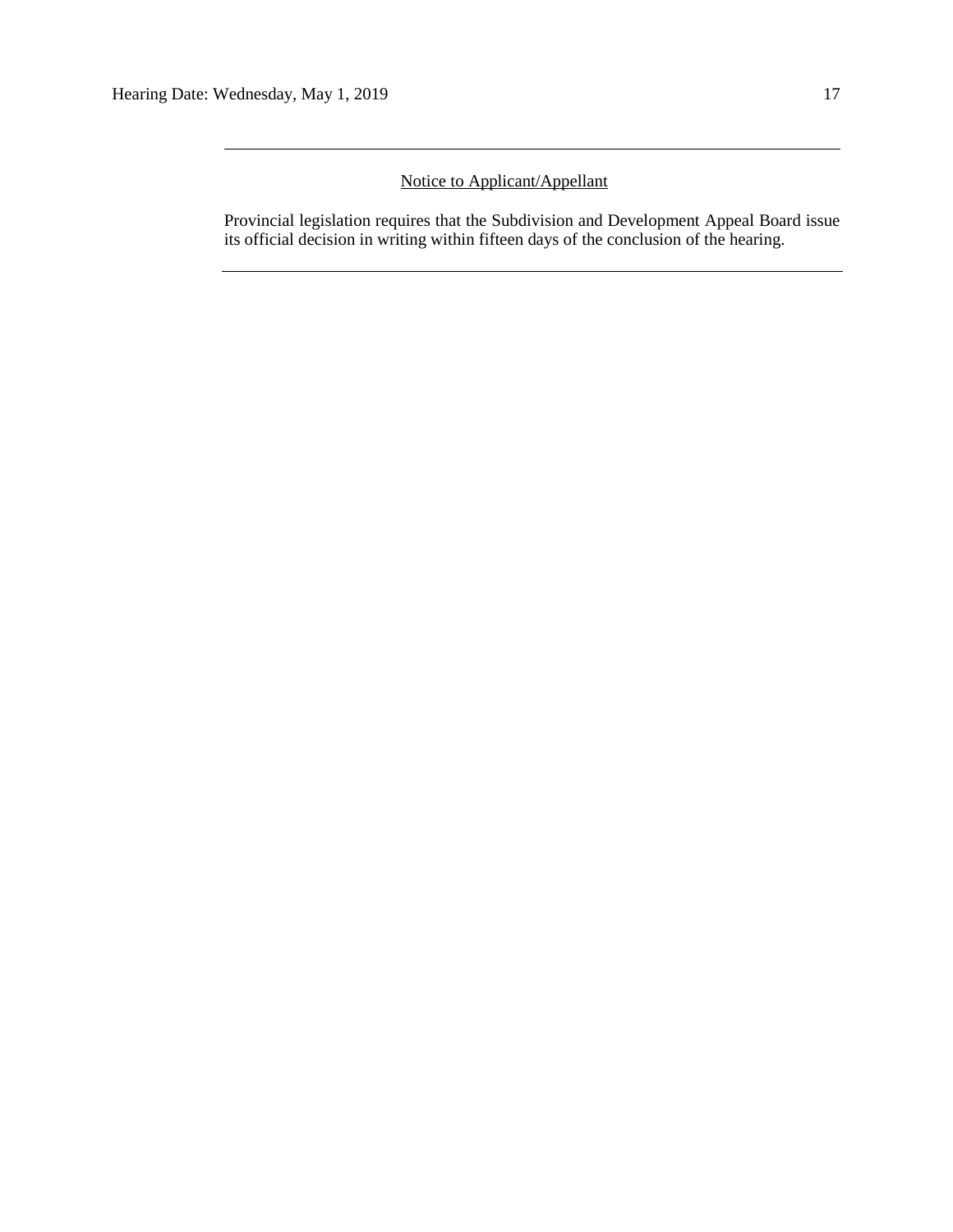|                                                                                                                                                                          |                    |                                                                | Project Number: 256849571-022                                                      |  |  |
|--------------------------------------------------------------------------------------------------------------------------------------------------------------------------|--------------------|----------------------------------------------------------------|------------------------------------------------------------------------------------|--|--|
| <b><i><u><del><b>M</b>önton</del></u></i></b>                                                                                                                            |                    |                                                                | <b>Application Date:</b><br>OCT 19, 2018<br>Printed:<br>March 28, 2019 at 11:08 AM |  |  |
| <b>Application for</b>                                                                                                                                                   |                    |                                                                | Page:<br>1 of 1                                                                    |  |  |
|                                                                                                                                                                          |                    | <b>Minor Development Permit</b>                                |                                                                                    |  |  |
| This document is a Development Permit Decision for the development application described below.                                                                          |                    |                                                                |                                                                                    |  |  |
| Applicant<br>Property Address(es) and Legal Description(s)                                                                                                               |                    |                                                                |                                                                                    |  |  |
|                                                                                                                                                                          |                    | 3915 - ASPEN DRIVE WEST NW                                     |                                                                                    |  |  |
|                                                                                                                                                                          |                    | Plan 6773MC Blk 14 Lot 21                                      |                                                                                    |  |  |
|                                                                                                                                                                          |                    |                                                                |                                                                                    |  |  |
|                                                                                                                                                                          |                    |                                                                |                                                                                    |  |  |
|                                                                                                                                                                          |                    |                                                                |                                                                                    |  |  |
| <b>Scope of Application</b>                                                                                                                                              |                    |                                                                |                                                                                    |  |  |
| To construct an addition to a Single Detached House (breezeway connection to detached Garage)                                                                            |                    |                                                                |                                                                                    |  |  |
| <b>Permit Details</b>                                                                                                                                                    |                    |                                                                |                                                                                    |  |  |
| # of Dwelling Units Add/Remove: 0                                                                                                                                        |                    | # of Primary Dwelling Units To Construct:                      |                                                                                    |  |  |
| # of Secondary Suite Dwelling Units To Construct:                                                                                                                        |                    | Class of Permit:                                               |                                                                                    |  |  |
| Client File Reference Number:                                                                                                                                            |                    | Lot Grading Needed?: N                                         |                                                                                    |  |  |
| Minor Dev. Application Fee: House Addition                                                                                                                               |                    | New Sewer Service Required: N                                  |                                                                                    |  |  |
| Secondary Suite Included ?: N                                                                                                                                            |                    | Stat. Plan Overlay/Annex Area: Mature Neighbourhood<br>Overlay |                                                                                    |  |  |
| I/We certify that the above noted details are correct.                                                                                                                   |                    |                                                                |                                                                                    |  |  |
| Applicant signature:                                                                                                                                                     |                    |                                                                |                                                                                    |  |  |
| <b>Development Application Decision</b>                                                                                                                                  |                    |                                                                |                                                                                    |  |  |
| Refused                                                                                                                                                                  |                    |                                                                |                                                                                    |  |  |
| Issue Date: Mar 28, 2019 Development Authority: XIE, JASON                                                                                                               |                    |                                                                |                                                                                    |  |  |
| <b>Reason for Refusal</b>                                                                                                                                                |                    |                                                                |                                                                                    |  |  |
| 1. Attached Garage - The rear garage is attached, instead of detached (Section 814.3.19).                                                                                |                    |                                                                |                                                                                    |  |  |
|                                                                                                                                                                          |                    |                                                                |                                                                                    |  |  |
| 2. Reduced Rear Setback - The distance from the House to the rear property line is 1.78m (5% of site depth) instead of 14.66m (40<br>% of site depth) (Section 814.3.4). |                    |                                                                |                                                                                    |  |  |
|                                                                                                                                                                          |                    |                                                                |                                                                                    |  |  |
|                                                                                                                                                                          |                    |                                                                |                                                                                    |  |  |
| <b>Rights of Appeal</b>                                                                                                                                                  |                    |                                                                |                                                                                    |  |  |
| The Applicant has the right of appeal within 21 days after the date on which the decision is made, as outlined in Section 683                                            |                    |                                                                |                                                                                    |  |  |
| through 689 of the Municipal Government Act.                                                                                                                             |                    |                                                                |                                                                                    |  |  |
|                                                                                                                                                                          |                    |                                                                |                                                                                    |  |  |
| Fees                                                                                                                                                                     |                    |                                                                |                                                                                    |  |  |
| <b>Fee Amount</b>                                                                                                                                                        | <b>Amount Paid</b> | Receipt#                                                       | <b>Date Paid</b>                                                                   |  |  |
| \$418.00<br>Dev. Application Fee                                                                                                                                         | \$418.00           | 05486752                                                       | Nov 22, 2018                                                                       |  |  |
| <b>Total GST Amount:</b>                                                                                                                                                 | \$0.00             |                                                                |                                                                                    |  |  |
| <b>Totals for Permit:</b><br>\$418.00                                                                                                                                    | \$418.00           |                                                                |                                                                                    |  |  |
|                                                                                                                                                                          |                    |                                                                |                                                                                    |  |  |
|                                                                                                                                                                          |                    |                                                                |                                                                                    |  |  |
|                                                                                                                                                                          |                    |                                                                |                                                                                    |  |  |
| THIS IS NOT A PERMIT                                                                                                                                                     |                    |                                                                |                                                                                    |  |  |